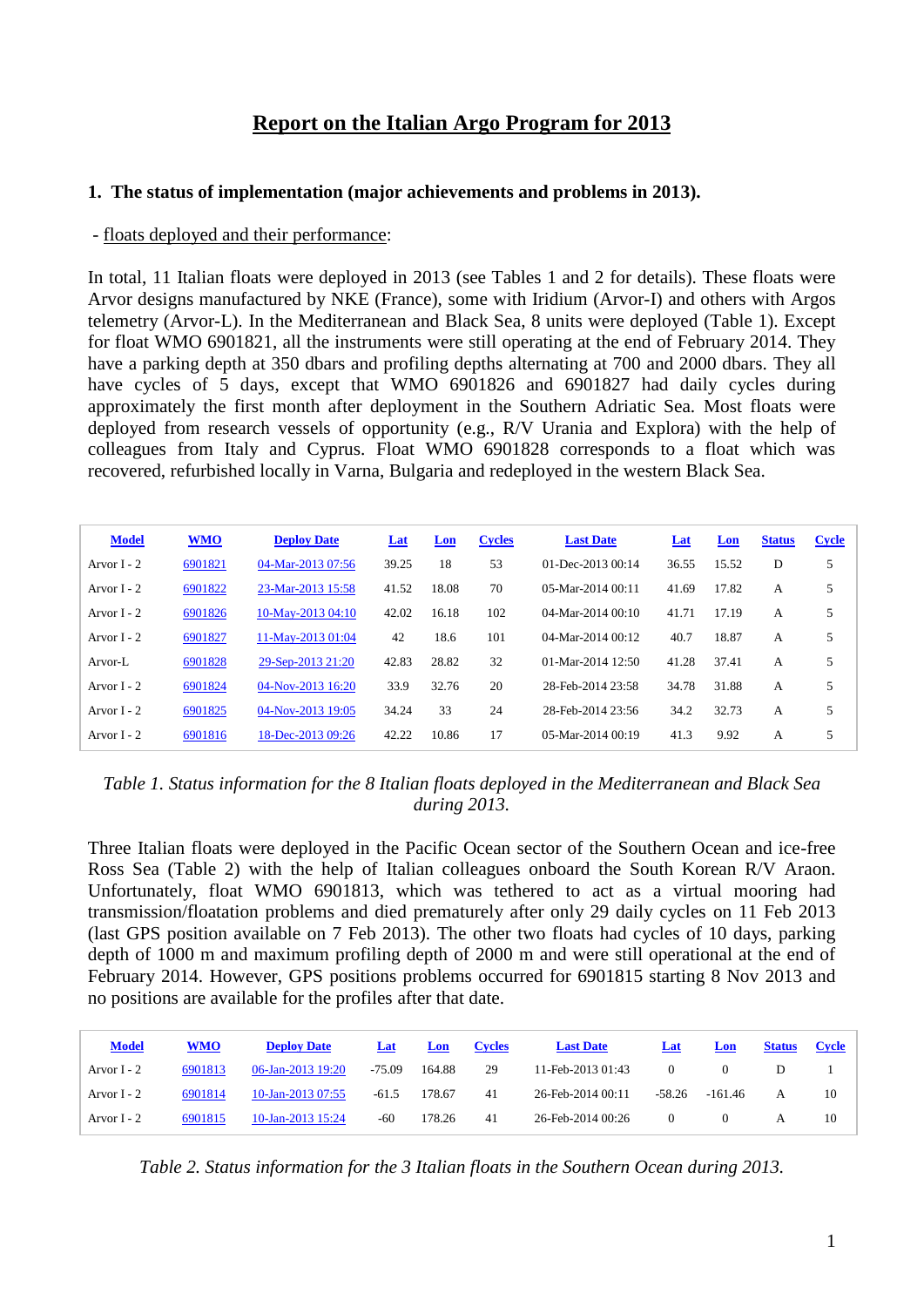- technical problems encountered and solved

As stated above, one float in the Mediterranean failed after only 53 cycles for unknown reasons. In the southern Ocean, the GPS locations for float WMO 6901815 failed prematurely after cycle 30. Tests with a tethered float in Ross Sea were not successful and only 29 profiles were obtained. In general, the reasons for theses failures are still unknown. They will be investigated in collaboration with the manufacturer NKE.

### - status of contributions to Argo data management (including status of pressure corrections, technical files, etc)

The data management for the Italian float was done by the Coriolis GDAC. Metadata and data are available through the Coriolis web site in near real-time.

#### - status of delayed mode quality control process

Delayed mode quality control (DMQC) of the data provided by the Italian floats was done for 10 floats. OGS will continue this activity in 2014 as part of the EC FP7 E-AIMS and MyOcean-2 projects. Note that OGS is responsible for the DMQC of all the floats operated in the Mediterranean Sea. The temperature and salinity data of 122 floats (over a total of 202 floats) have been quality controlled following the standard Argo procedure, covering the period 2000-2013.

#### **2. Present level of and future prospects for national funding for Argo including a summary of the level of human resources devoted to Argo.**

The Italian Ministry of Research has provided funding to buy 47 floats in 2013, including 7 instruments with biogeochemical sensors. In addition, the Italian human resources devoted to Argo-Italy per year amounts to about 50 man-months for technical, administrative and scientific personnel involved in the project in 2013. It is expected that the same level will maintained in 2014, including the procurement of 20 additional floats. The Italian Ministry of Research is committed to provide funding in order to sustain the Italian contribution to Argo beyond 2014 as member of the Euro-Argo Research Infrastructure Consortium. In addition to the Italian national funding, OGS has funding from the EC FP7 PERSEUS, SIDERI and E-AIMS projects, for multiple activities (technical development, data management, capacity building and training, EuroArgo strategy, etc.) related to Argo.

### **3. Summary of deployment plans (level of commitment, areas of float Deployment, low or high resolution profiles) and other commitments to Argo (data management) for the upcoming year and beyond where possible.**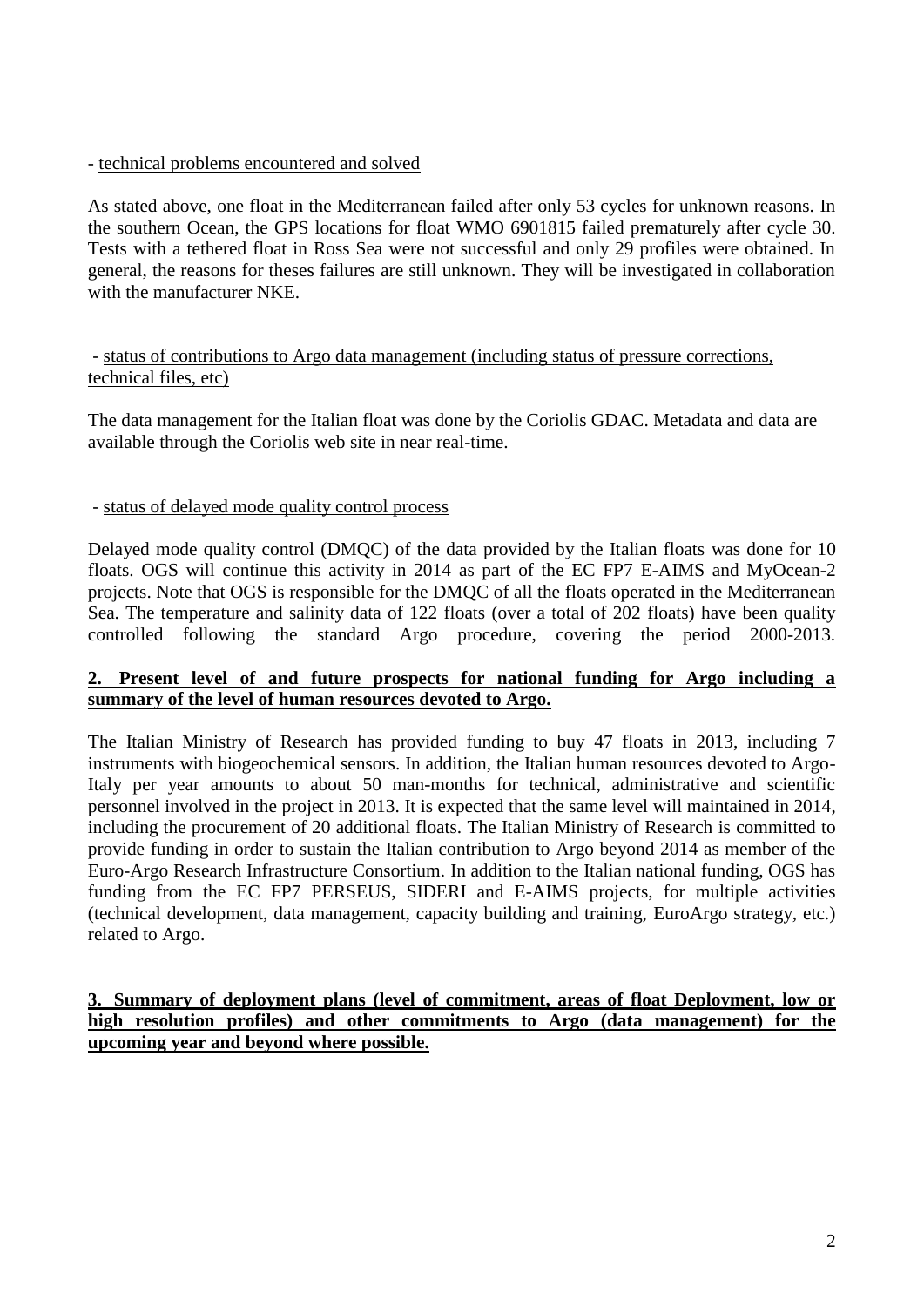The Italian deployment plans are detailed in Table 3. The main areas of interest are the Mediterranean and Black seas and the Southern Ocean.

| Year | Floats with T/S |                  | Floats with biogeochemical sensors | Total            |    |
|------|-----------------|------------------|------------------------------------|------------------|----|
|      | Quantity        | Area             | Quantity                           | Area             |    |
| 2014 | 15              | Mediterranean    | 3                                  | Mediterranean    | 28 |
|      | $\overline{2}$  | <b>Black Sea</b> |                                    | <b>Black Sea</b> |    |
|      |                 | Southern Ocean   |                                    |                  |    |
|      |                 |                  |                                    |                  |    |
| 2015 | 15              | Mediterranean    | 3                                  | Mediterranean    | 30 |
|      | 2               | <b>Black Sea</b> |                                    |                  |    |
|      | 10              | Southern Ocean   |                                    |                  |    |
|      |                 |                  |                                    |                  |    |
| 2016 | 15              | Mediterranean    |                                    | Mediterranean    | 28 |
|      | 3               | <b>Black Sea</b> |                                    |                  |    |
|      | 10              | Southern Ocean   |                                    |                  |    |
|      |                 |                  |                                    |                  |    |

*Table 3. Italian deployment plans for 2014-2016.*

OGS is committed to carry out DMQC on all the Argo floats of the Mediterranean Sea as part of the E-AIMS and MyOcean-2 projects over the next years.

The website for the Italian contribution to Argo (Argo-Italy) was developed [\(http://argoitaly.ogs.trieste.it/](http://argoitaly.ogs.trieste.it/) ). The link to the Mediterranean & Black Sea Argo Centre (MedArgo) is<http://nettuno.ogs.trieste.it/sire/medargo/> .

### **4. Summary of national research and operational uses of Argo data as well as contributions to Argo Regional Centers.**

### Operational ocean forecasting.

All Argo temperature and salinity data in the Mediterranean (alongside with other in-situ and remotely sensed data) are routinely assimilated into the Mediterranean Forecasting System (MFS) operational forecasting system run by the Italian Gruppo Nazionale di Oceanografia Operativa (GNOO). Assessments have clearly demonstrated the positive impact of Argo data on ocean analyses and predictions. In particular, studies on the optimization of float sampling and cycling characteristics for the Mediterranean have been performed, as well as the development of methodology for the assimilation of Argo float sub-surface velocities into numerical models.

### Ocean science.

Argo data are being used by several researchers in Italy to improve the understanding of marine properties (e.g. circulation, heat storage and budget, and mixing), climate monitoring and on how they are applied in ocean models, with particular focus to the Mediterranean Sea.